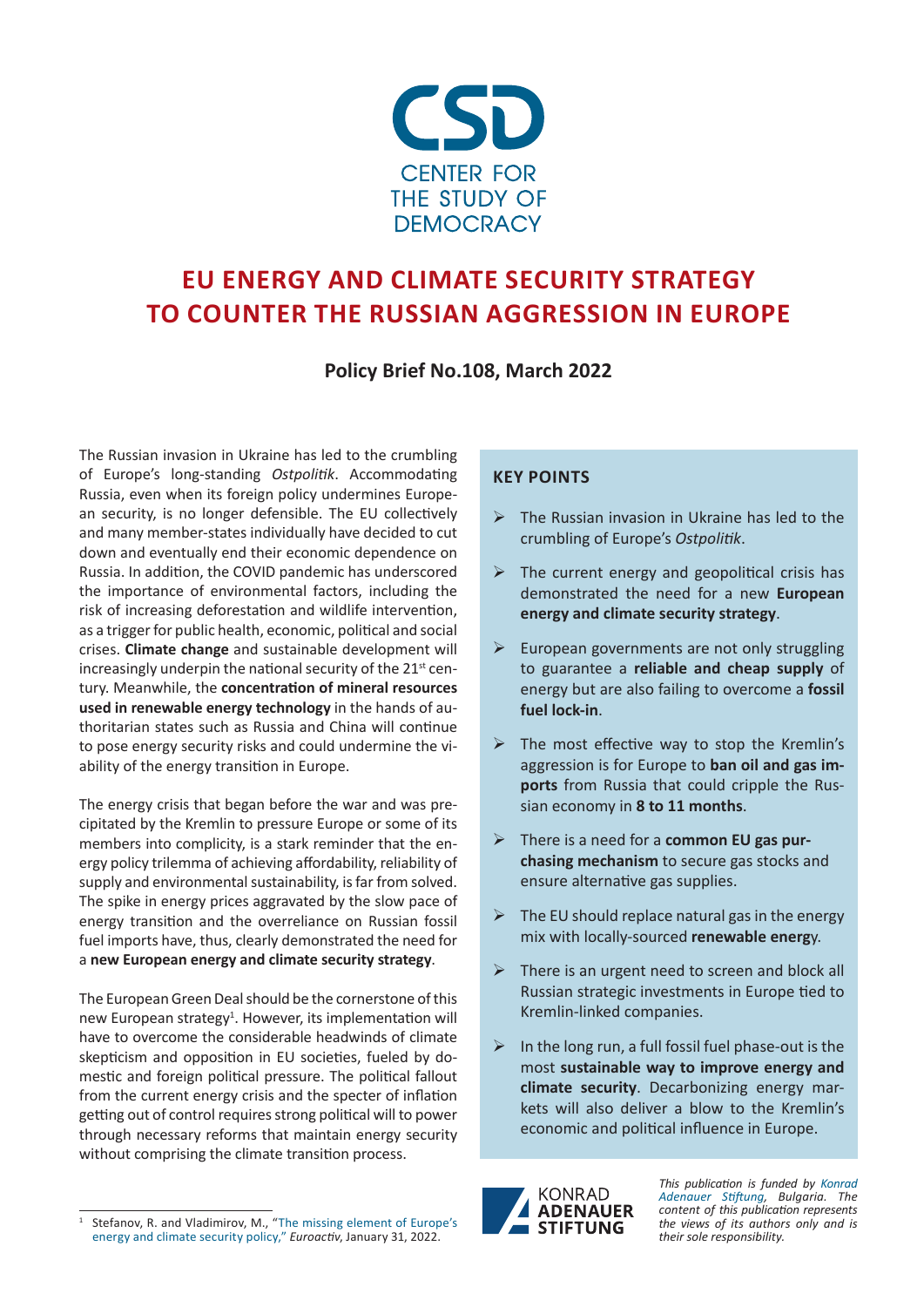### **Redefining Energy and Climate Security**

European governments are not only struggling to guarantee a reliable and cheap supply of energy but are also failing to overcome a **fossil fuel lock-in**. Despite the unprecedented economic sanctions against Russia, European governments have more or less continued buying Russian oil and gas. Embracing short-term political interests and Russia-linked entrenched oligarchic networks, European governments are stalling at efforts to diversify their dependence immediately away from Russia<sup>2</sup>. This is especially visible in the case of **natural gas** where Gazprom has actually increased exports to Europe since the war started in late February 2022.

The European Commission's proposal to reduce Russian gas imports by two-thirds by the end of 2022 is already difficult even with dedicated and coherent efforts across the continent. Mixed signals from European capitals on their readiness to change course on Russian energy makes the **EU's mission impossible**. The Kremlin has proven that it can masterfully exploit internal European divisions on energy and still have strong leverage over the national energy champions in most EU countries.

Many governments in Central and Eastern Europe, including Bulgaria, Hungary, Greece, Romania, Slovenia and Slovakia, are also doubling down on **gas infrastructure investments**. The latter come on top of the already-built TurkStream gas pipeline, Nord Stream's smaller but equally detrimental-to-European-energy-security twin project in the Black Sea. This wasteful gas gamble actually increases the dependence on Russia by up to 50%, stalling efforts to diversify supply and complete the European integration of isolated gas markets.

Redefining the European energy and climate security strategy would require a comprehensive set of policy measures that include:

- 1. Countering the Russian aggression in Ukraine by cutting Russian oil and gas imports by 90% by the end of 2022;
- 2. Implementing short, medium-term and long-term actions to diversify the energy supply and improve Europe's resilience to supply shocks;
- 3. Reversing the fossil-fuel lock-in and accelerating the climate transition of the European economy.

Energy and climate security risks will not end with gas supply diversification. New emerging risks related to the dependence on mineral resources linked to the process of energy transition is looming next on Europe's agenda. Navigating through these challenges requires the development of innovative and actionable policy instruments for climate change mitigation and diagnostics.

## **Countering the Russian Aggression in Europe**

### **The Case for an EU Ban on Russian Oil and Gas Imports**

In the wake of the Russian aggression, Europe found itself painfully unprepared to defend its interests and values, falling victim to its deeply rooted dependence on Russian oil and gas. A month into the war in Ukraine, the EU keeps holding back on **critical sanctions against the Russian regime that target the energy sector**. Instead, it continues to be a primary source of funding for Russia's military invasion through hefty payments for oil and gas imports.

The current Western sanctions against Russia are not enough to stop the Russian war in Ukraine. In fact, they may be aggravating the situation by consolidating the power of the Kremlin regime, while at the same time undermining the macroeconomic stability of the global economy. As tensions rise between Russia and the West, energy prices have increased, weakening an already fragile post-COVID economic recovery and strengthening inflationary pressures. This may lead to a popular backlash against sanctions, in the short term, and against the European Green Deal in the long run.

Hence, despite the immediate economic pain, the most effective way to change Kremlin's policy in Ukraine would be for Europe to ban oil and gas imports from Russia. This would spell **the end of a three-decade-long process of Russian economic and political accommodation**  with the West after the Cold War. Russia's political elite established trusted relationships with Western leaders that matched the country's increased access and integration into the global financial and trade system. Estimates show that close to \$1 trillion were moved out from Russia and invested all across Europe after 1991<sup>3</sup>. The Russian capital inflows served to develop intricate **state capture networks of economic and political actors** that the Kremlin leveraged through its domestic and external security services to achieve an outsized political influence over the strategic decision-making of European states<sup>4</sup>.

<sup>2</sup> Conley, H,. Ruy, D., Stefanov, R. and Vladimirov, M., *[The Kremlin](https://csd.bg/publications/publication/the-kremlin-playbook-2-the-enablers/)  [Playbook 2: The Enablers](https://csd.bg/publications/publication/the-kremlin-playbook-2-the-enablers/)*, New York: Rowman & Littlefield, 2019.

³ Novokmet, F., Piketty, T. and Zucman, G., *[From Soviets to Oligarchs:](http://piketty.pse.ens.fr/files/NPZ2017WIDworld.pdf) [Inequality and Property in Russia 1905](http://piketty.pse.ens.fr/files/NPZ2017WIDworld.pdf) – 2016*, WID.world, Working Paper Series N° 2017/09.

⁴ Shentov, O., Stefanov, R., and Vladimirov, M., *[The Kremlin Playbook](https://csd.bg/publications/publication/the-kremlin-playbook-in-europe/) [in Europe](https://csd.bg/publications/publication/the-kremlin-playbook-in-europe/)*, Sofia: Center for the Study of Democracy, 2020.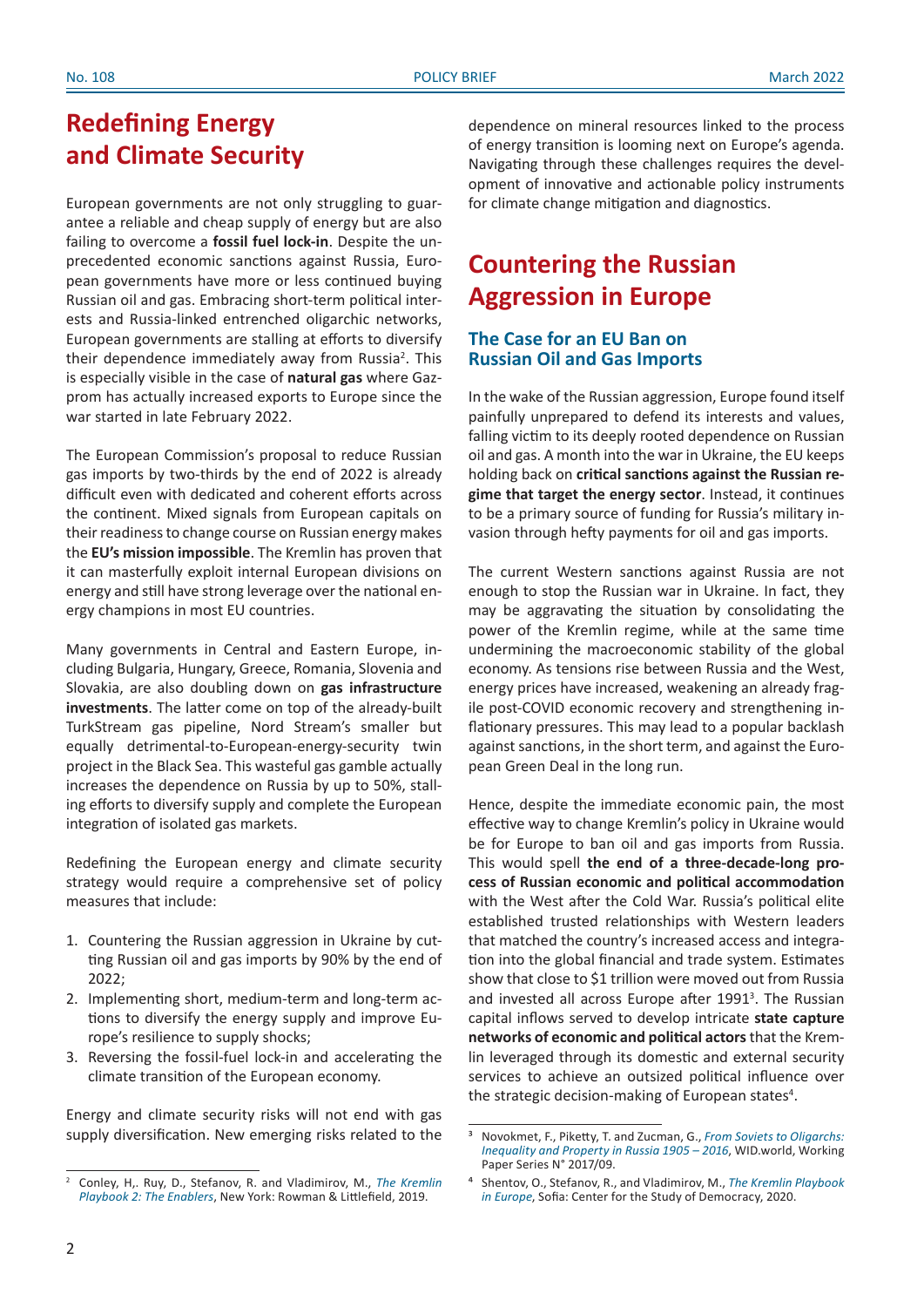

**Figure 1. Oil and Gas Related Monetary Flows into the Russian Economy at Current Crude Oil and Gas Prices**

*Source: CSD calculations based on various industry sources.*

The Kremlin believed that by extending these informal networks, it would preserve its key position on energy and other commodities markets in Europe, and thus, guarantee that the revenue from their sales maintain the stability of the domestic, political and economic system in Russia. In essence, Russia turned into a typical petrostate similar to Saudi Arabia and Venezuela in relying on the sale of energy for the projection of power and maintaining regime stability. Even more importantly, Moscow calculated that this growing economic interdependence would prevent any coordinated action by the West in pushing against the Kremlin's revisionist foreign policy.

It is not surprising then that when Putin decided on the invasion of Ukraine, he did not expect a resolute Western deterrence. He misjudged that European unity would crumble under the pressure from rising energy prices and the involvement of economic and political networks in urging national governments to preserve economic ties with Russia.

The Kremlin underestimated how far the sanctions would go in aiming to cripple Moscow's ability to finance the occupation of Ukraine and weaken the very foundations of the Kremlin's kleptocratic regime. The survival of the Russian economy, and by extension Putin's regime, now hangs by the thin thread of oil and gas exports to Europe and China. Cutting Russian energy exports to Europe has become the weapon of last resort for Europe to stop the war in Ukraine.

For the Kremlin, the energy supply to Europe represents more than **half of Russia's total gas exports and 80% of**  total crude oil sales abroad<sup>5</sup>. Moreover, gas exports are almost exclusively via pipelines and cannot be easily redirected to other markets, while European countries can more readily replace Russian oil with alternative deliveries, although at a cost. In fact, both the International Energy Agency and the EU are preparing detailed plans on how to reduce by at least 50% the dependence on Russian gas by the end of 2022.

Currently, taking into account the exports of crude oil, oil products and natural gas to the EU, these contribute to almost USD 400 million per day of state budget revenues. Total inflows into the Russian economy add up to over USD 900 million per day. The oil and gas revenues translated into 36% of total budget revenues in 2021, and more than half of those came from the exports to the EU. Although the oil and gas sector makes up directly only around 15% of the country's GDP, an estimate of the impact of oil and gas revenues in powering the non-oil industries and the overall large public spending indicate that up to **57% of Russia's GDP depends on oil and gas**. It can be argued that the recent spike in oil and gas prices provide strong support for Russia's economy and most importantly support the Kremlin's war effort as was the case in 2008 in Georgia and 2014 in Crimea/Donbass.

So how vulnerable is the Russian economy to an EU ban on oil and gas imports? And how likely is it that the Kremlin regime will shift course on Ukraine if it is implemented? The designation of the Russian systemic banks (Sberbank, VTB, VEB, Gazprombank, Otrkitie and others) holding 80% or more of the country's financial assets and the most powerful oligarchs close to the Kremlin, and the freezing of all dollar and euro-denominated Russian central bankheld foreign currency reserves has pushed Russia into a financial meltdown. In addition, the withdrawal of some of the biggest Western oil and gas investors from the Rus-

⁵ Exports to Western Europe, at 120bcm in 2020, represented 55% of total exports, at 220 bcm in 2020, according to Gazprom's 2020 annual report.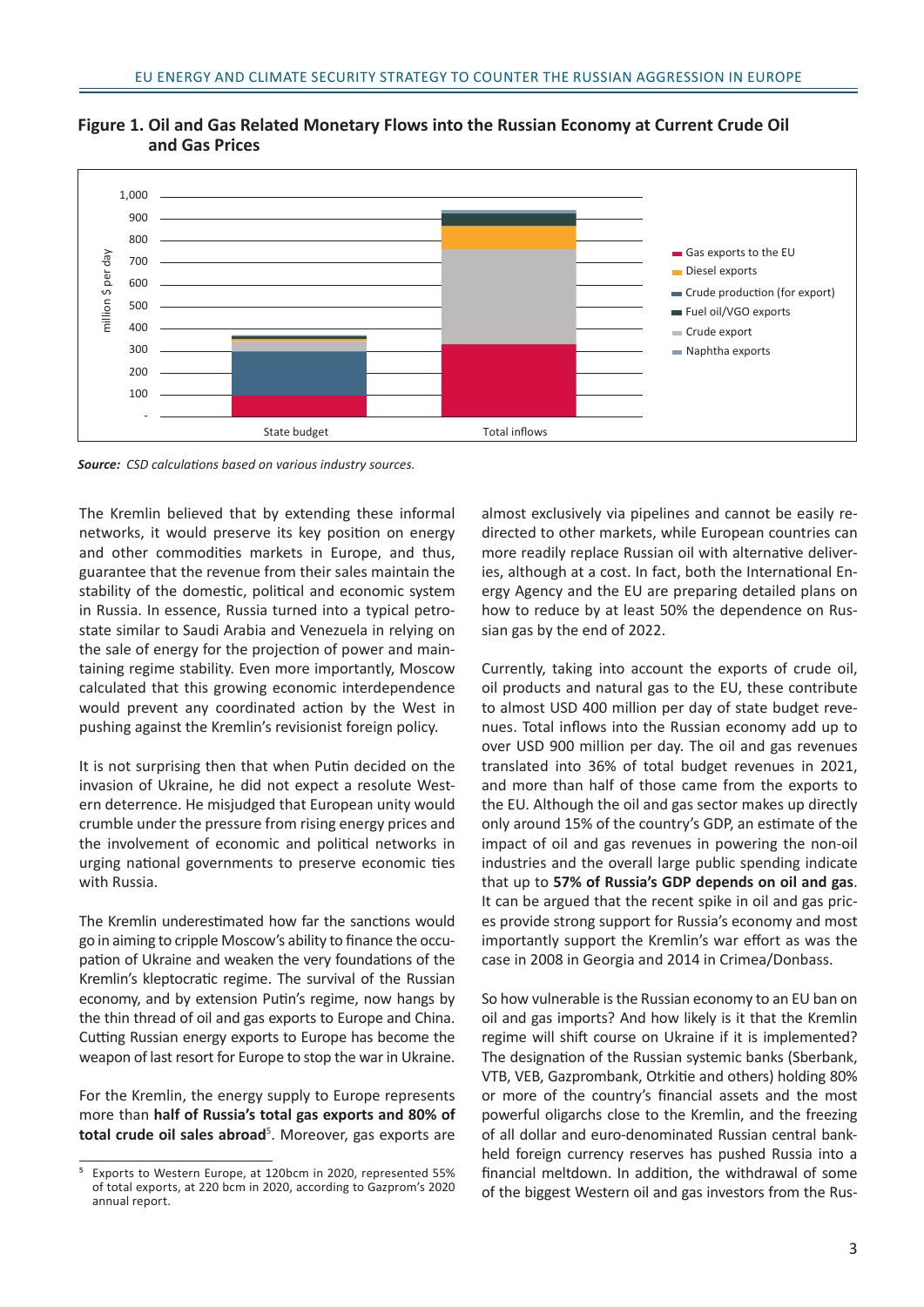October-21

October-21





*Source: CSD estimates based on statistics from the Russian Central Bank.* 



### **Figure 3. Russian Central Bank Assets at Disposal (USD Billion)**

*Source: CSD estimates based on statistics from the Russian Central Bank.*

sian market would in the mid to longer term undermine the country's ability to remain one of the biggest oil and gas producers in the world.

The current inflow of Russian **foreign currency reserves** based on the sale of energy resources abroad ensure macroeconomic stability. Following the freezing of at least 2/3 of its reserves, the Russian central bank has mandated that 80% of foreign currency revenue of exporters is deposited with the state. This would mean that monthly imports and outstanding debt payments can be covered by the remaining reserves and in particular by the new replenishments. Yet, in the case of a full EU ban on Russian oil and gas imports, the Russian central bank liquid assets at its disposal<sup>6</sup> (estimated at a total of USD 227 billion) would be able to cover only between 8 and 11 months' worth of imports and debt/deficit payments, depending on the price of oil and the ability to divert part of the EU sales to Asia.

⁶ Based on the national sovereign wealth fund and the total foreign cash and gold reserves.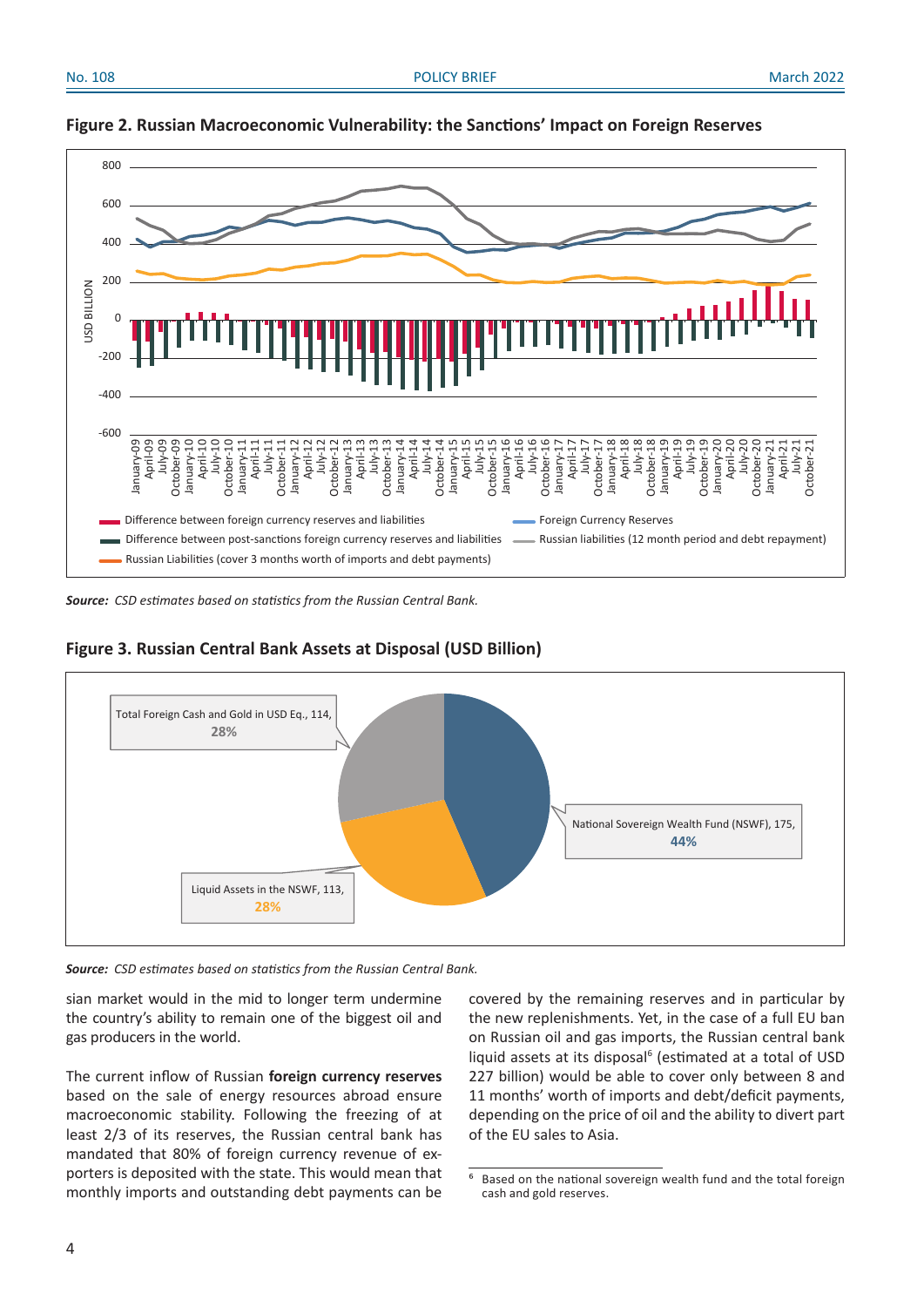

**Figure 4. European Importers of Russian Crude Oil ('000 b/d)**

*Source: CSD calculations based on DG Energy statistics (2018-2019 average imports).*

### **Breaking the Russian Informal Networks of Influence in the European Energy Sector**

Russia has developed powerful informal networks of enablers that serve to expand the Russian economic and political influence in Europe. European oil and gas companies have locked-in national economies in a long-term dependence on Russia, buttressed by their long-standing business relations with their Russian counterparts. Their strategic interests expressed in lucrative deals for oil and gas exploration and production in Russia or Russia-led infrastructure projects are now directly exposed to potential sanctions against the Russian energy sector.

Over the past three decades, **European energy champions have dragged their feet on supply diversification**. No wonder that Europe relies on Russian crude oil for over a quarter of its imports. This amounts to about 2.7 million b/d on average over 2018-2019, with Germany, Poland and the Netherlands alone accounting for over 40% of these volumes (see Figure 4).

At the average price of Urals for February 2022 of USD 95 per barrel, this amounts to USD 257 million per day. This is only the revenue associated with physical crude flows that end up in Europe. Additionally, the trading houses buying and selling Russian crude from their Swiss offices are the primary handlers of most of Russia's total exports, amounting to about 6 million b/d.

A close examination of the refining industry in Europe reveals the main buyers of Russian crude. PKN Orlen, which owns the biggest refinery in Poland, but also the Mazeikiai refinery in Lithuania and the Litvinov refinery in the Czech

Republic, comes on top with typical Russian crude purchases likely to be close to 450,000 b/d. Finland's Neste is also among the top buyers, as the operator of the only two refineries in the country<sup>7</sup>. Critically, major refineries in Germany are partly owned by Russia's Rosneft<sup>8</sup>, while Lukoil also has a notable presence across Europe (with refineries in Bulgaria, Romania, the Netherlands and Italy).9

Since the start of the war, many European companies have been abandoning the purchases of Russian crude, primarily due to the uncertainty about potential sanctions and the difficulties with financing and insurance, as well as potential reputational damage.10 While this has translated into unprecedented pressure on the price of Russia's key crude grade, in reality the disruption of Russian oil flows has not been significant so far. Compa-

⁷ Finland's Neste was one of the first major buyers of Russian crude to announce that it has "mostly replaced Russian crude oil with other crudes". Nevertheless, this statement failed to disclose that in reality only spot purchases (typically representing only a small fraction of a refinery's crude purchases) have been replaced, while Neste still has long-term contracts lasting until the end of the year. Neste, "[Neste has mostly replaced Russian crude oil with other](https://www.neste.com/releases-and-news/oil-products/neste-has-mostly-replaced-russian-crude-oil-other-crudes)  [crudes](https://www.neste.com/releases-and-news/oil-products/neste-has-mostly-replaced-russian-crude-oil-other-crudes)," official company press release, March 1, 2022. This information was disclosed more than two weeks later: Reuters, "[Neste](https://www.reuters.com/business/energy/neste-still-has-contracts-russian-oil-lasting-until-year-end-executive-2022-03-17/)  [still has contracts for Russian oil lasting until year-end](https://www.reuters.com/business/energy/neste-still-has-contracts-russian-oil-lasting-until-year-end-executive-2022-03-17/) – executive," March 17, 2022.

⁸ In early 2020, Rosneft increased it share in the Bayeroil refinery from 25% to 28.57%. In November 2021 Rosneft increased its share in the PCK (Schwedt) refinery from 54.17% to 91.67%. With its 24% stake in the Miro refinery, these deals made Rosneft the second biggest refiner in Germany by refining capacity, coming second to Shell.

⁹ Lukoil has full ownership of the Burgas refinery in Bulgaria, the Priolo refinery in Italy, and the Ploiesti refinery in Romania, as well as a 45% share in the Vlissingen refinery in the Netherlands.

<sup>&</sup>lt;sup>10</sup> A particular case in point is Shell, whose purchase of a cargo of Russian crude from Trafigura in early March received wide media coverage, leading to an official apology from the CEO Ben van Beurden a few days later and a commitment to stop all spot purchases.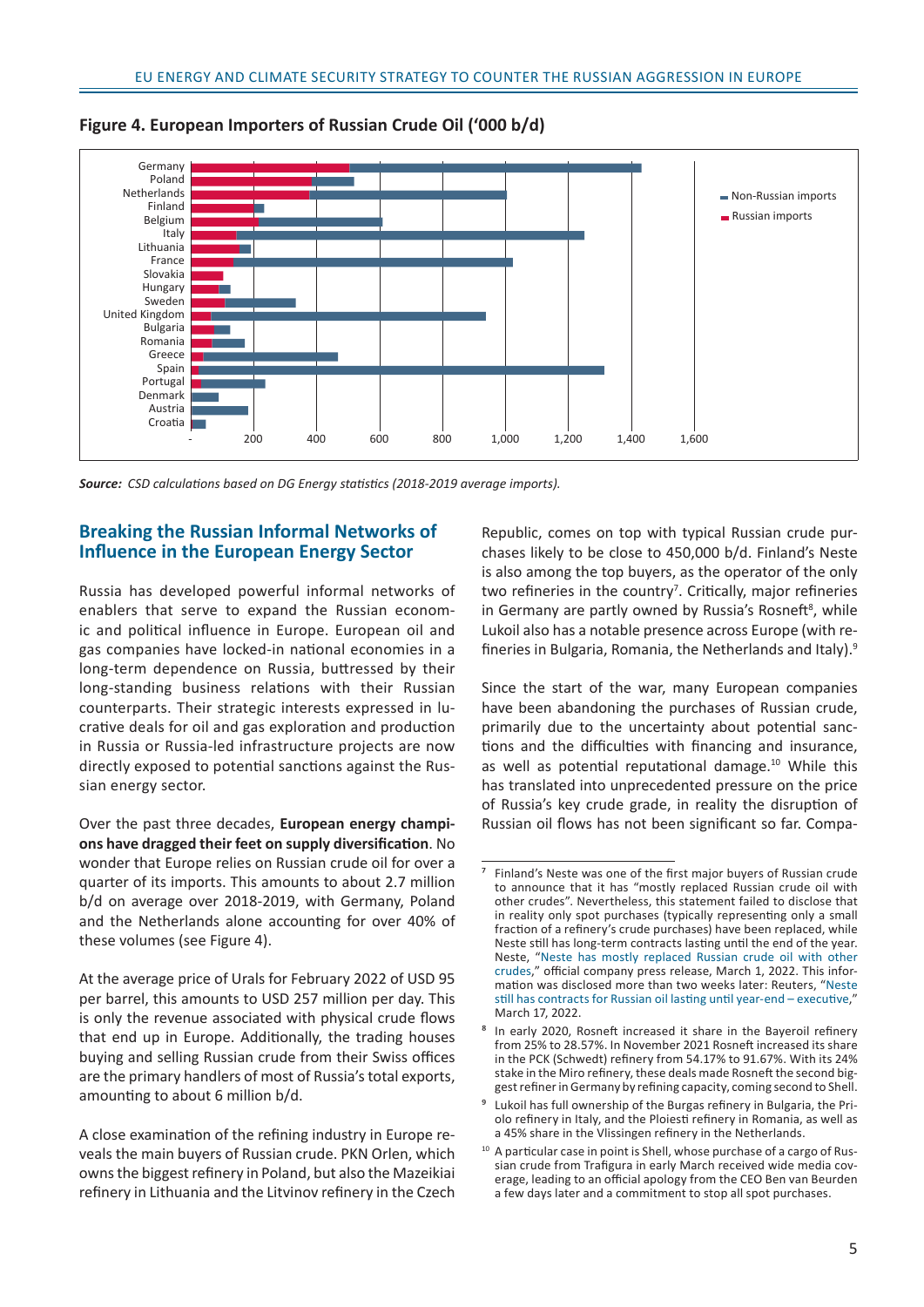



*Source: CSD calculations based on Eurostat data.*

nies have limited only spot purchases, while the majority of trade is linked to existing long-term contracts and remains intact.<sup>11</sup>

Meanwhile, the continued talk about oil import sanctions has so far only served to support the rise in global crude and oil product prices. This benefits the buyers of Russian crude, as they make considerable margins from refining the relatively cheaper Russian crude and selling to an overheated products market. It also benefits the Kremlin, as it continues to sell its crude and products at high prices and refills its foreign currency reserves. The profitable business of buying Russian crude puts **European refiners and oil traders in a dependency of choice** vis-à-vis Russia. Counting on their voluntary rejection of doing business in Russia would be wishful thinking.

Europe's reliance on Russian natural gas imports is even more extensive than that for crude oil. Russian gas accounts for around 40% of total natural gas imports in Europe. Crucially, with declining domestic natural gas production, the **share of Russian gas in total imports has been increasing in recent years**, up by 8 percentage points between 2010 and 2019. The biggest importers of Russian natural gas by volume, Italy and Germany, have been the key drivers behind the growing dependence. For Germany, the share of Russian gas has increased to 50% of total gas imports by 2019, compared to 34% in 2009. The number of countries, that rely on Russian gas for over 75% of their imports and hence are the most vulnerable, has meanwhile declined only marginally despite much trumpeted diversification and security of supply projects.

 $11$  The average price of Urals in February was 20% higher than the average over October 2021-January 2022. Despite the enormous pressure from limited spot buying, Urals has remained close to February levels on average over the first half of March. The 20% increase comes down to about \$15 per barrel, which can mostly be ascribed to a geopolitical risk premium.

Seven countries<sup>12</sup> fell into this category in 2019, representing 24% of European gas imports (40bcm).<sup>13</sup>

In addition, Russian energy companies locked their European counterparts into **long-term supply, exploration, production, and infrastructure deals**, consolidating Russia's decade-long presence in the European energy markets. The neglect of energy security and the many foregone opportunities to achieve strategic diversification of gas supplies, the premature closing of German nuclear power plants, the failure of the Nabucco gas pipeline and the blocking of shale gas exploration in Europe are some examples of such short sightedness.

Due to the relatively smaller role of natural gas in Russia's import revenues compared to crude oil, **the Kremlin could potentially ban the exports of natural gas to Europe as a form of retaliation** to a potential EU oil embargo. Europe does not have sufficient alternative supply sources to fully offset a complete halt of Russian imports. Even at the record levels of early 2022, LNG imports would be able to cover only half of the shortfall. A significant increase in LNG imports is out of reach, as infrastructure bottlenecks prevent a maximum utilisation of LNG regasification facilities in Spain, where most of the spare capacity remains. As a compound risk factor, gas storage has been strategically emptied to unusually low levels ahead of the Russian invasion. Gazprom's ownership of about a third of the storage capacity in Germany, the Netherlands, and Austria has played a key role in enabling **Russia's strategy to make Europe vulnerable to potential energy supply disruptions** ahead of the invasion in Ukraine.

Similar to the oil sector, the companies importing Russian gas, mainly though long-term contracts, are cur-

<sup>12</sup> Bulgaria (79%), Czech Republic (100%), Estonia (99%), Latvia (100%), Hungary (95%), Slovakia (100%), Finland (97%)

<sup>&</sup>lt;sup>13</sup> CSD calculations based on Eurostat data.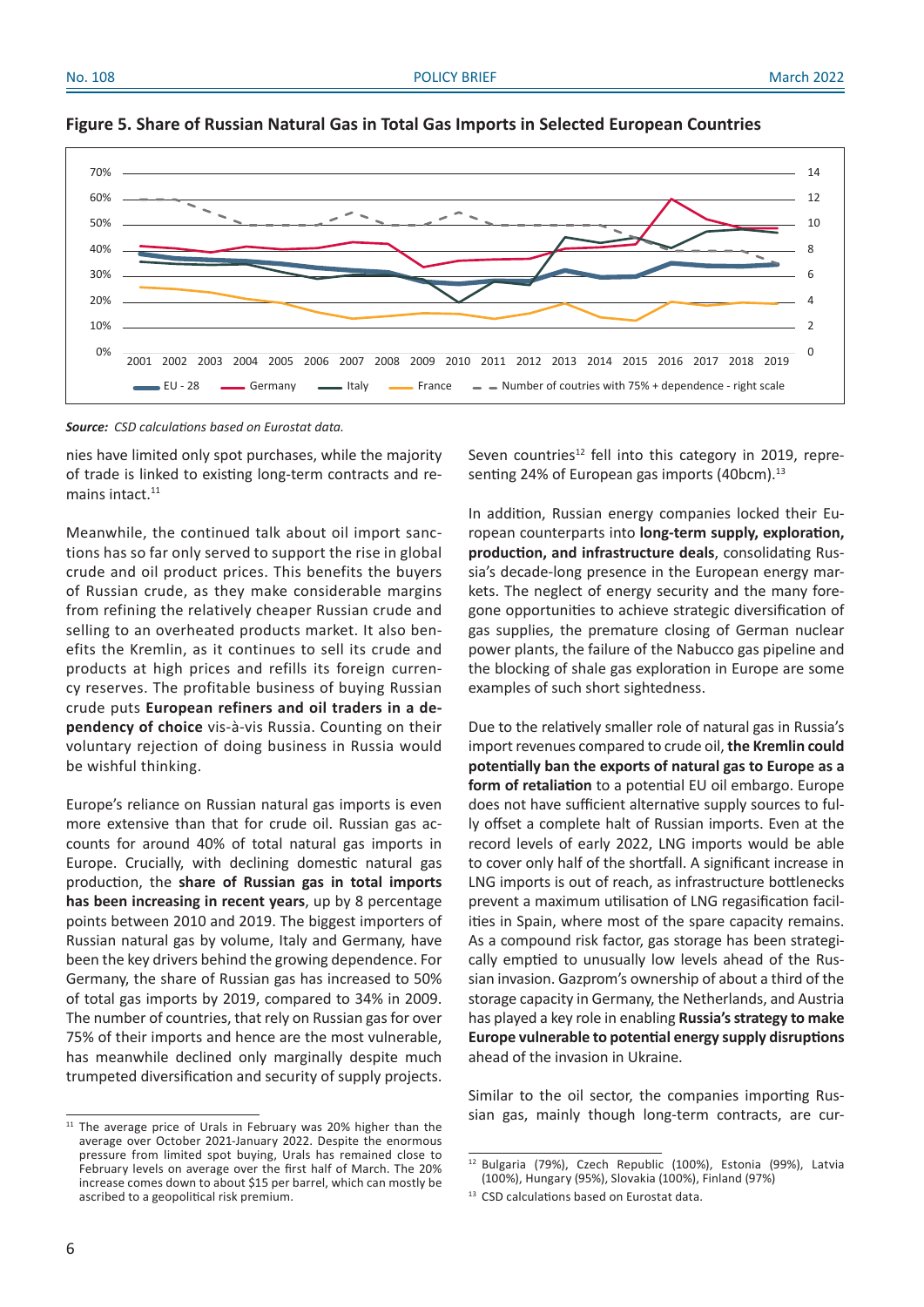rently benefitting from selling relatively cheaper Russian gas at much higher market prices. For these companies, cutting off gas imports from Russia would lead to lengthy and costly legal battles with Gazprom and a loss of their bilateral business ties. Without sanctions from the EU, these companies are unlikely to take meaningful action to undermine their own financial interest of maintaining close ties with Russia. Not surprisingly, these companies are the main voices against EU sanctions on Russian gas.

### **What's Next?**

The Russian aggression in Europe and the critical dependence on Russian oil and gas imports have clearly demonstrated the need for a new European energy and climate security strategy. The International Energy Agency and the European Commission have both put forward proposals for improving Europe's energy security. The IEA's [10-point plan](https://www.iea.org/reports/a-10-point-plan-to-reduce-the-european-unions-reliance-on-russian-natural-gas) and the EC's [REPowerEU](https://eur-lex.europa.eu/legal-content/EN/TXT/?uri=COM%3A2022%3A108%3AFIN) emphasize the need to maximise non-Russian gas imports, as well as the increase in renewable energy, electrification, energy efficiency, and innovation.14 However, both plans fail to formulate a more comprehensive energy and climate security strategy that clearly defines (i) emergency/short term measures that aim to alleviate Europe's critical vulnerabilities before the next heating season; (ii) medium-term measures that further reduce Europe's fossil fuel dependence and improve Europe's resilience to foreign political and economic influence; and (iii) long-term measures that strengthen Europe's energy and climate security through full decarbonisation of the economy and an alignment of Transatlantic energy security policy. Clearly synchronising energy security priorities with decarbonisation is a crucial first step to ensure the long-term consistency of measures and investments.

### **Emergency Measures**

First and foremost, the EU should cut the flow of funds to the Kremlin by introducing an oil embargo within a month. A combination of alternative crude oil supplies and the release of the mandatory 90-day strategic inventories would avoid fuel shortages. On the EU and national level, there is an urgent need for a targeted information campaign to prevent panic buying by end-users and to clearly explain that existing inventories are enough to cover 3 months of normal consumption in the event of a complete cut of all oil supplies. In addition, to block Russian influence networks in Europe, EU member-states should cancel all large-scale Russia-led energy projects such as nuclear power plants and natural gas infrastructure as soon as possible – following the example of Nord Stream 2.

Europe needs to also introduce emergency measures to withstand a Russian gas supply cut. EU and national governments should ensure domestic consumption needs will be met and vulnerable consumers protected, including by:

- Ensuring all EU Member States implement gas solidarity agreements with a focus on optimizing West-to-East gas flows;
- Implement a common EU gas purchasing mechanism to secure gas stocks and achieve economies of scale in mobilising alternative gas supplies;
- All EU Member States should define a priority list of vulnerable consumers;
- Roll out demand response tenders to urgently reduce natural gas demand and prevent large business losses;
- To protect vulnerable consumers, the EU needs to develop an emergency spending package based on the national Emission Trading Scheme (ETS) revenues and the shifting of resources in national recovery and resilience plans;
- Temporary cuts of excise and VAT duties on natural gas as additional support measures for vulnerable consumers;
- Temporarily takeover Gazprom-owned natural gas storage facilities across Europe to prevent Russian market manipulation.

#### **Medium-Term Measures**

In the medium term, the EU should implement an ambitious **gas supply diversification** strategy hand in hand with a **phase-out of long-term contracts** with Russia. EU member-states should temporarily raise domestic gas production in key fields such as Groningen, accelerate strategic interconnectors, new LNG regasification terminals in Germany, Italy and Greece, and gas storage facility projects, as well as remove take-or-pay clauses on existing long-term contracts with Gazprom.

In addition to cutting the dependence on Russia, the EU should **reduce the overall role that natural gas plays in Europe's energy mix** by replacing it with locally-sourced renewable energy. This would not only limit the exposure to Russian imports and geopolitical risks more generally, but also to the inherent volatility of fossil fuel prices. Natural gas has proven to be a key driver behind skyrocketing electricity prices. Forward markets are pricing in continued supply scarcity through to at least 2023. Me-

<sup>&</sup>lt;sup>14</sup> The two plans diverge in their estimate of the potential impact of similar measures, however. In particular, the REPowerEU expectation for 50 bcm of LNG replacement for Russian gas by the end of 2022 diverges sharply from the IEA's more realistic estimate of 20 bcm, which factors in the global LNG supply-demand balance. The assessment of pipeline gas diversification potential also seems overestimated by the EC, with 10bcm in REPowerEU, while the IEA sees only 2.5 bcm.